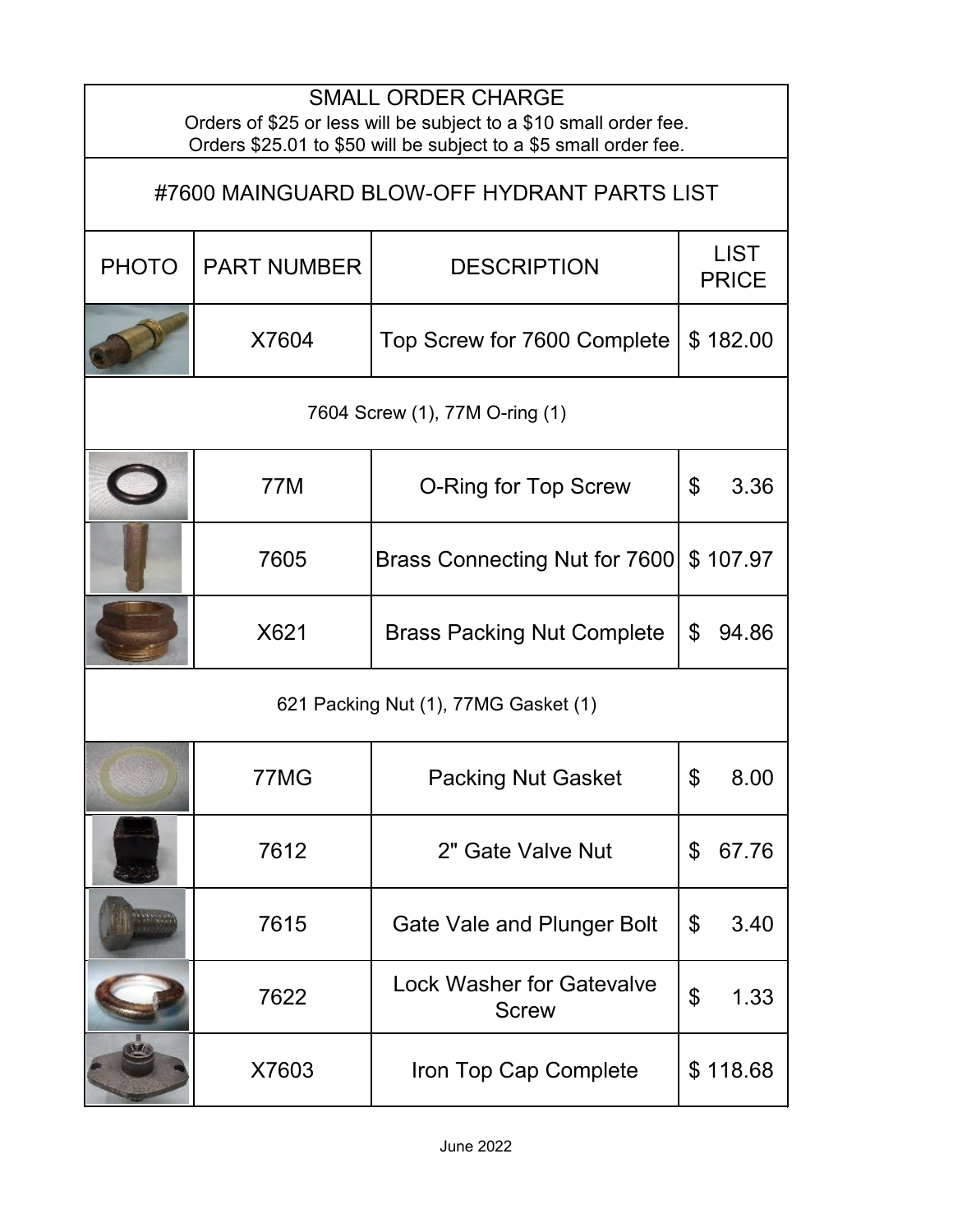| 7603 Top Cap (1), 7613 Gasket (1), 7610 Bolt (2)                                                    |                |                                                                          |             |  |  |
|-----------------------------------------------------------------------------------------------------|----------------|--------------------------------------------------------------------------|-------------|--|--|
|                                                                                                     | 7613           | <b>Top Cap Gasket</b>                                                    | 5.30<br>\$  |  |  |
|                                                                                                     | 7610           | Top Cap Bolt<br>(requires 2 per cap)                                     | \$<br>13.29 |  |  |
|                                                                                                     | 7602           | Iron Neck for 7600                                                       | 79.26<br>\$ |  |  |
|                                                                                                     | 7606           | 4" Traffic Breakaway Coupling                                            | \$197.12    |  |  |
|                                                                                                     | 4P             | <b>Stand Pipe</b><br>(price per foot)<br>(measure exactly end to end)    | \$131.85    |  |  |
|                                                                                                     | 1 1/16SR       | <b>Operating Rod</b><br>(price per foot)<br>(measure exactly end to end) | 42.00<br>\$ |  |  |
|                                                                                                     | X7609          | <b>Plunger Complete for 7600</b>                                         | \$326.99    |  |  |
| 7609 Plunger (1), 7614 O-ring (3), 10800 Seat Washer (1), 10812 Washer (1), 7615<br><b>Bolt</b> (1) |                |                                                                          |             |  |  |
|                                                                                                     | <b>X7600RK</b> | 7600 Repair Kit                                                          | 65.56<br>\$ |  |  |
| 7614 O-ring (3), 10800 Seat Washer (1)                                                              |                |                                                                          |             |  |  |
|                                                                                                     | 7614           | <b>Plunger O-Rings</b><br>(requires 3 per plunger)                       | 16.86<br>\$ |  |  |
|                                                                                                     | 10800          | <b>Seat Washer</b>                                                       | 14.47<br>\$ |  |  |
|                                                                                                     | 7601           | Iron 4" Inlet for 7600                                                   | \$483.29    |  |  |